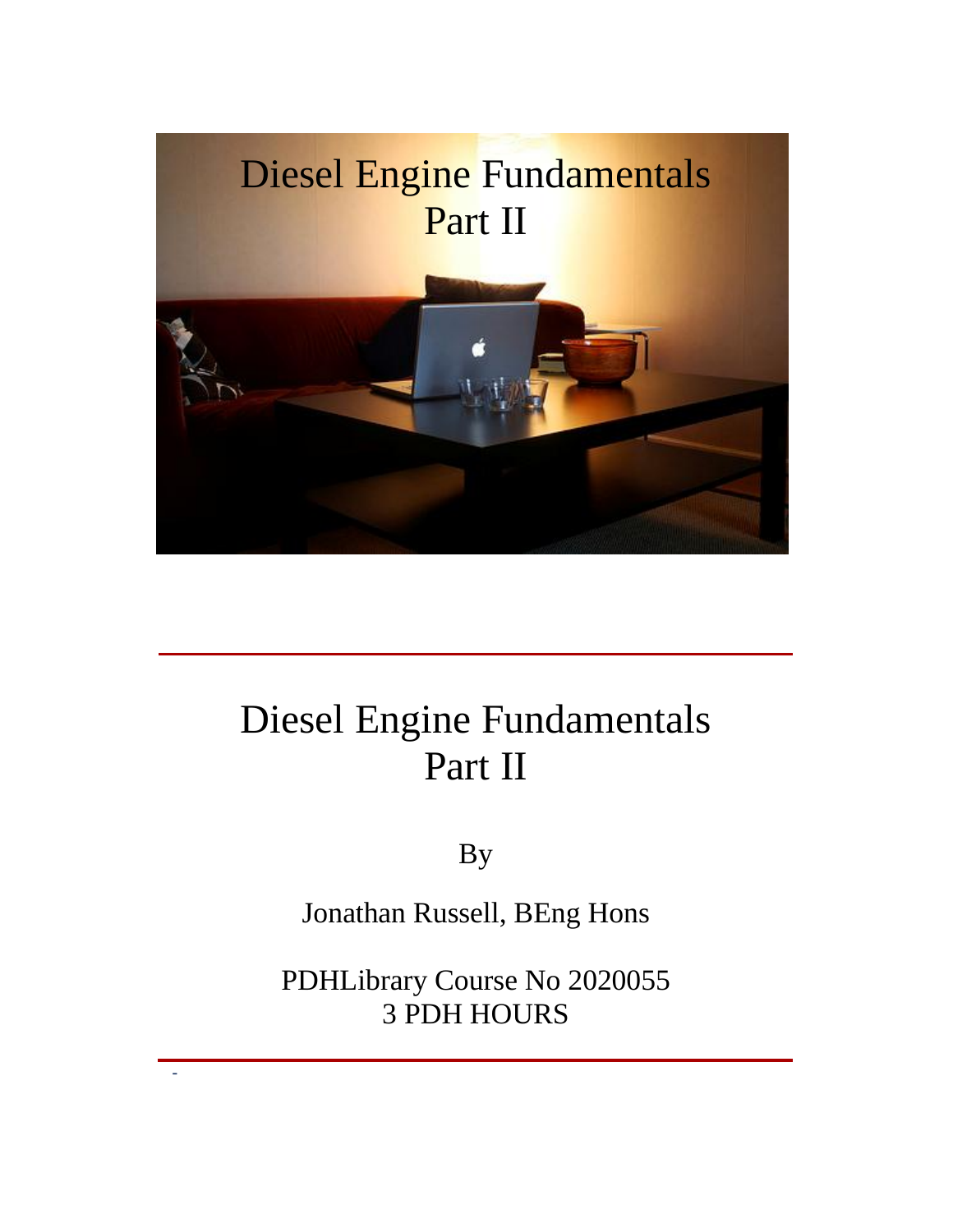### **Diesel Engine Fundamentals Part II course is <sup>a</sup> video only course. As requested by the author, the full course**

**is Diesel Engine Fundamentals Part II**<br> **parter is** a video only course. As requested by the author, the full course<br>
is only available after payment is made. After payment is received, the **biesel Engine Fundamentals Part II**<br>urse is a video only course. As requested by the author, the full course<br>is only available after payment is made. After payment is received, the<br>video can be found by clicking on "My Ac **Course Executs**<br>Universible aft<br>Courses in the found<br>Courses in the found<br>Courses in the found In this course is a video only course. As requested by the author, the full course<br>deo is only available after payment is made. After payment is received, the<br>purse video can be found by clicking on "My Account" and then c **full**This course is a video only co<br>video is only available after **p**<br>course video can be found by<br>"Video Courses" tab.<br>If for any reason you are uns<br>full refund or exchange. **course video can be found by clicking on "My Account" and then clicking on the "Video Courses" tab.<br>If for any reason you are unsatisfied with the course, we will provide you with a full refund or exchange.** "Video Courses" tab. **quiz**

**a** *y* **and** *listensing* **<b>and** *listensing* **and** *listensing listensing listensing listensing listensing listensing listensing listensing listensing <i>listensing listensing l* **take**

**and <b>f** for any reason you are unsatisfied with the c<br>full refund or exchange.<br>This document contains the course quiz so that<br>questions as you watch and listen to the cours<br>quiz and circling your answers as you go. **there is a contribution of the course contribution**  $\mathbf{r}$  **contributed**  $\mathbf{r}$  **could the**<br> **courrent contains the course quiz so that you can answer various**<br> **course is you** watch and listen to the course. I re **there is a standard contains the course quiz so that you can answer various<br>tions as you watch and listen to the course. I recommend printing out the<br>and circling your answers as you go.<br>The course video has been complete** This document contains the course quiz so that you can answer various ment contains the course quiz so that you can answer various<br>as you watch and listen to the course. I recommend printing out the<br>circling your answers as you go.<br>course video has been complete, you may click on the quiz bu quiz and circling your answers as you go.

**conservally consider the sum of the sum of distinguiz and circling your answers as y<br>After the course video has been contake the online quiz the same as y<br>website. Certificates of completio<br>been successfully completed.** After the course video has been complete, you may click on the quiz button to<br>take the online quiz the same as you would for any other course on this<br>website. Certificates of completion are made available after the course take the online quiz the same as you would for any other course on this been successfully completed.

If you have any questions, please feel free to contact us at

mail@pdhlibrary.com

or

352-367-2526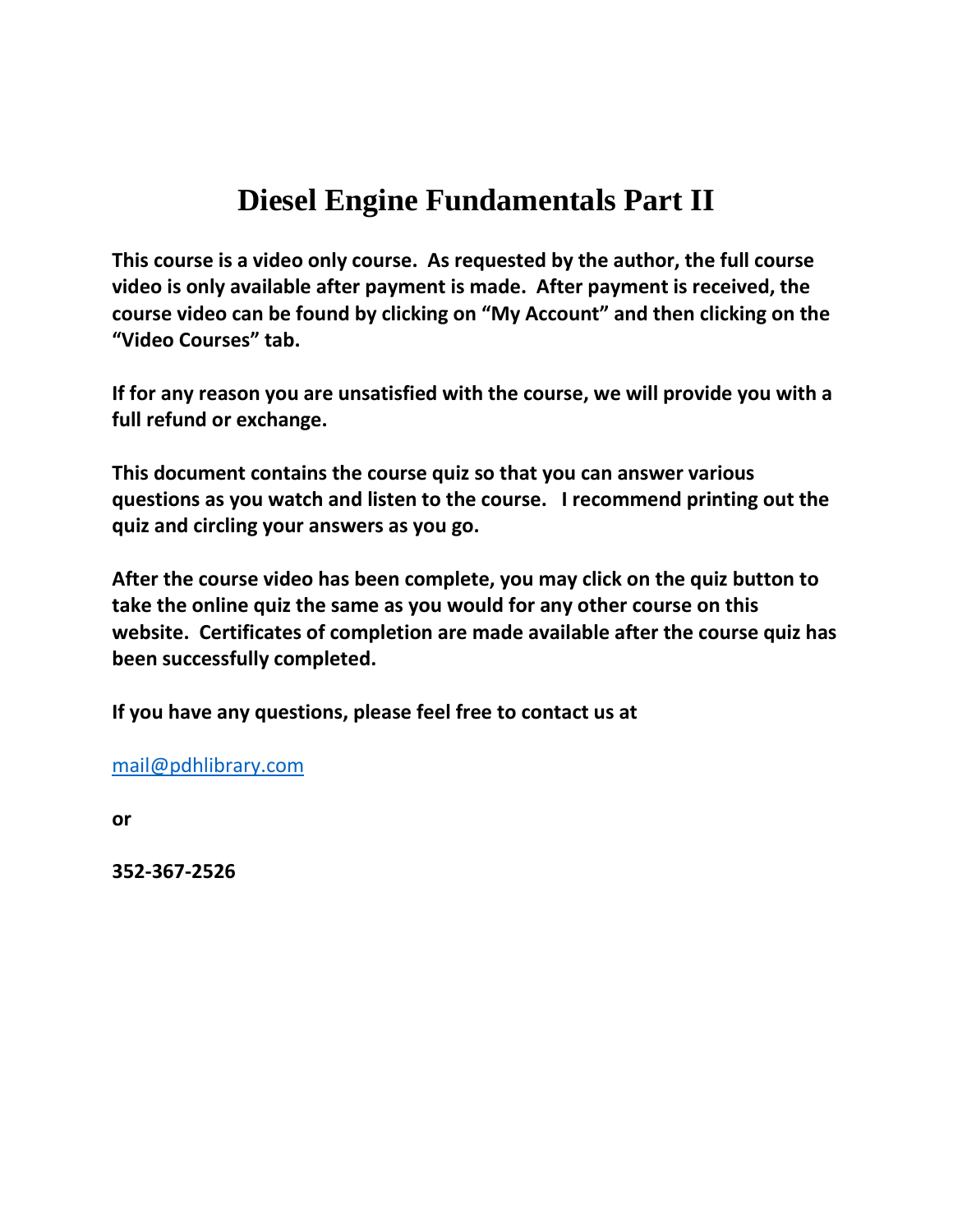## **Diesel Engine Fundamentals (Part II) – Quiz** damentals (Part II) -<br><sub>dated</sub> 4-7-2020<br>3 – Engine Cycles

**Updated 4-7-2020**

Updated 4-7-2020<br>
Chapter 3 – Engine Cycles<br>
A timing diagram of a diesel engine is shown in the image. What does it represent?  $1)$ 



- and the specific points of the crankshaft, the duration of the proce occur, and the specific points of the combustion cycle i.e. the opening and cloudly valves and ports. Top Dead Centre (TDC) and Bottom Dead Centre (BDC) It represents the angle of rotation of the crankshaft, the duration of the processes that<br>occur, and the specific points of the combustion cycle i.e. the opening and closing of<br>valves and ports, Top Dead Centre (TDC) and B a) It represents the angle of rotation of the crankshaft, the duration of the processes that<br>occur, and the specific points of the combustion cycle i.e. the opening and closing of<br>valves and ports, Top Dead Centre (TDC) an It repr esents the angle of rotation of the crankshaft, the duration of the processes that<br>and the specific points of the combustion cycle i.e. the opening and closing of<br>and ports, Top Dead Centre (TDC) and Bottom Dead Centre (BD occur, and the specific points of the combustion cycle i.e. the opening and closing of
- 
- and the specific points of the combustion cycle i.e. the opening and clc<br>and ports, Top Dead Centre (TDC) and Bottom Dead Centre (BDC).<br>esents the service time which the engine will operate within a single ca<br>esents the an year.<br>
c) It represents the angle of rotation of the camshaft, t<br>
occur, and the specific points of the combustion cyc<br>
valves and ports, Top Dead Centre (TDC) and Botton<br>
Select the option that best describes valve overla occur, and the specific points of the combustion cycle i.e. the opening and closi<br>valves and ports, Top Dead Centre (TDC) and Bottom Dead Centre (BDC).<br>Select the option that best describes valve overlap.<br>a) Valve overlap
- 2) Select the option that best describes valve overlap.
- valves and ports, Top Dead Centre (TDC) and Bottom Dead Centre (BDC).<br>Select the option that best describes valve overlap.<br>a) Valve overlap occurs when the valve lid seals tightly against the valve seat.<br>b) Valve overlap i
	- a) Valve overlap occurs when the valve lid seals tightly against the valve seat.<br>b) Valve overlap is the period during which both the intake and exhaust valves<br>c) Valve overlap is when a valve has worn-out and needs to be b) Valve overlap is the period during which both the intake and exhaust valves are open.<br>
	c) Valve overlap is when a valve has worn-out and needs to be renewed.<br>
	d) Valve overlap refers to when two valves physically connec
	-
	- closed.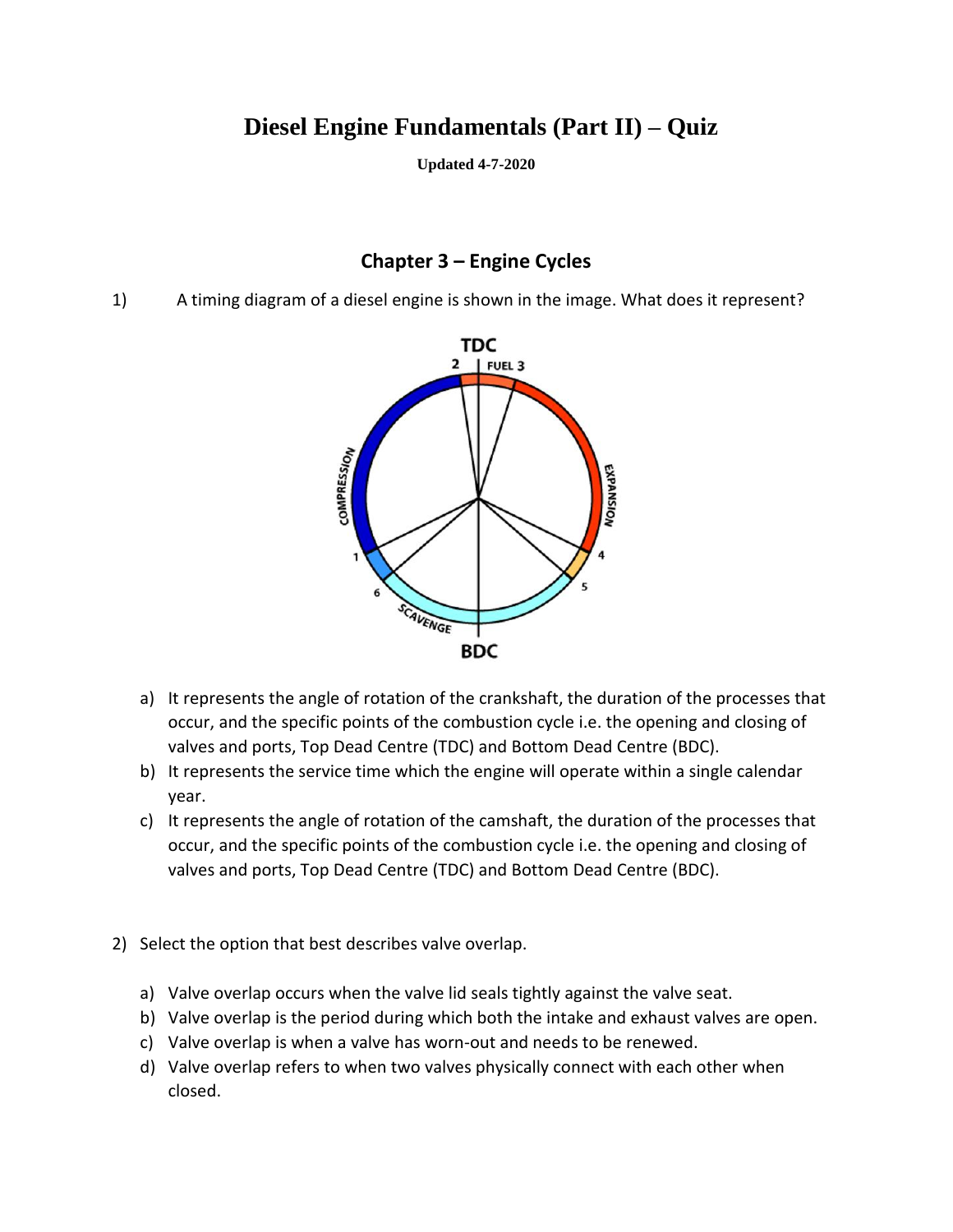Injecting fuelinto the combustion space too early may cause <sup>a</sup> symptom known as njecting fuel into<br>ocking'.<br>a) True tting fuel into<br>ng'.<br>True<br>False 3) Injecting fuel into the combustion space too early may cause a symptom known as<br>ocking'.<br>a) True<br>b) False<br>Four-stroke engines are more efficient than two-stroke engines because the timing of the 'knocking'.

- 
- b) False

ocking'.<br>a) True<br>b) False<br>Four-stroke engines are more efficient than two-stroke engines because the timing of<br>re opening and closing cvcles, and fuel iniection timing, can be better controlled. True<br>False<br>·-stroke engin<br>pening and clo<br>True False<br>`-stroke engine<br>pening and clo<br>True<br>False 4) Four-stroke engines are more efficient than two-stroke engines because the timing or the copening and closing cycles, and fuel injection timing, can be better controlled.<br>
a) True<br>
b) False<br>
In a four-stroke engine, the ca

- a) True
- b) False

True<br>
False<br>
four-stroke engine, the camshaft is geared with<br>
At the same speed as the crankshaft (1:1) True<br>False<br>four-stroke engine, the camshaft is geared wi<br>At the same speed as the crankshaft (1:1)<br>At half the speed of the crankshaft (1:2) False<br>four-stroke engine, the camshaft is geared with<br>At the same speed as the crankshaft (1:1)<br>At half the speed of the crankshaft (1:2)<br>At twice the speed of the crankshaft (2:1) **Lette**<br> **Chapter** Examshaft is geared with the crankshaft and rotates:<br>
e crankshaft (1:1)<br>
crankshaft (1:2)<br>
e crankshaft (2:1)<br> **4 - Detailed Two-Stroke Engine Cvcle** 

- 
- 
- 

A timing diagram of a diesel engine is shown. Is the image based upon a two-stroke engine.<br>
6) A timing diagram of a diesel engine is shown. Is the image based upon a two-stroke engine. **Chapter 4 - Detailed Two-Stroke Engine Cycle**<br>6) A timing diagram of a diesel engine is shown. Is the image based upon a two-stroke engine,<br>or a four-stroke engine?



- a) Four-stroke engine. a) Four-stroke engine.<br>b) Two-stroke engine.
-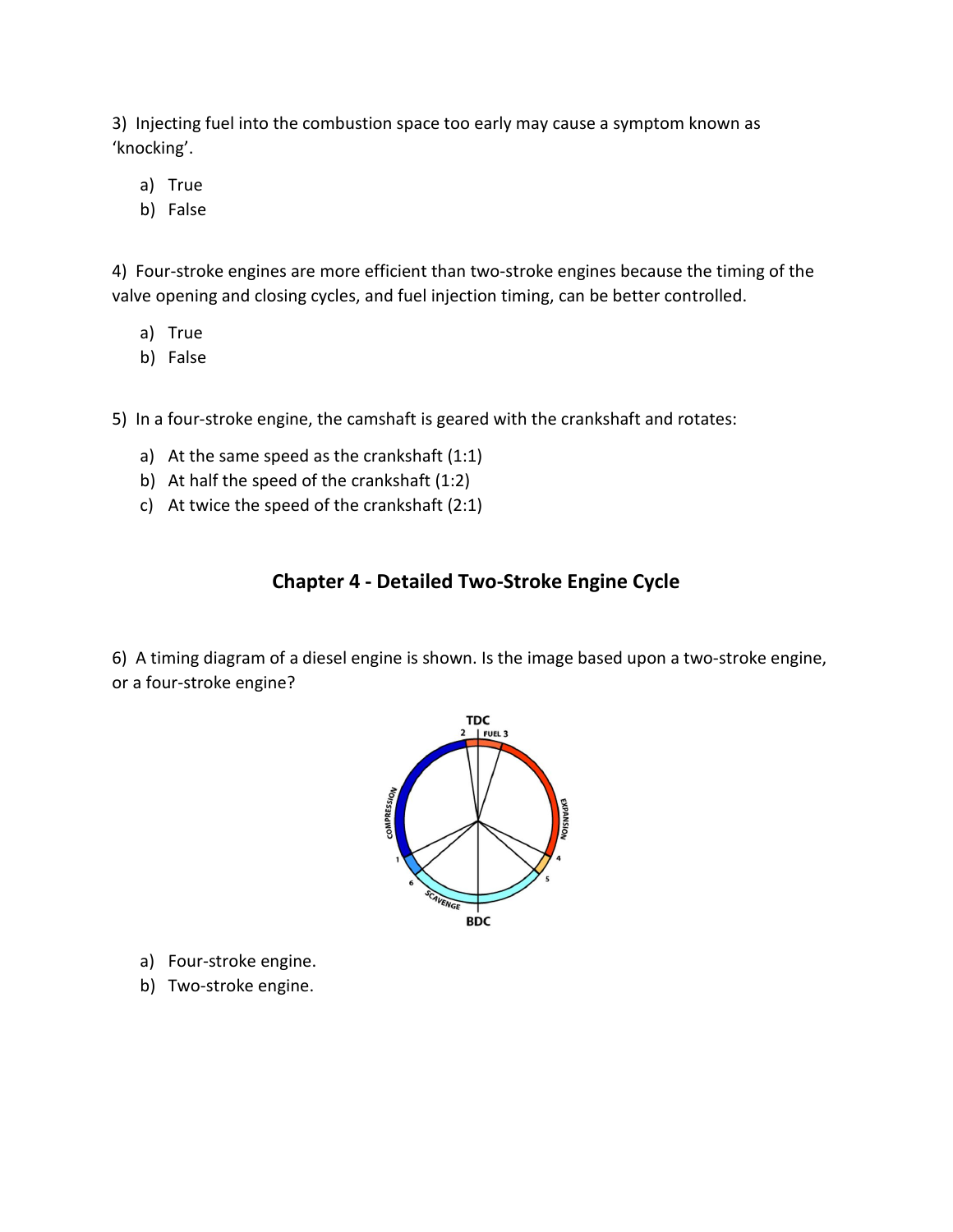- Which statement. or statements, best describe a four-stroke engine's exhaust stroke?<br>Which statement, or statements, best describe a four-stroke engine's exhaust stroke? The piston travels to piston travels to piston the piston that the piston travels and air enters the cylinder.<br>The piston travels towards BDC, the inlet ports are opened, and air enters the cylinder.
	- Which statement, or statements, best describe a four-stroke engine's exhau<br>a) The piston travels towards BDC, the inlet ports are opened, and air ente<br>b) The piston travels towards TDC and the exhaust gases are expelled. Which statement, or statements, best describe a four-stroke engine's exhaust s<br>a) The piston travels towards BDC, the inlet ports are opened, and air enters t<br>b) The piston travels towards TDC and the exhaust gases are exp a) The piston travels towards BDC, the inlet ports are opened, and air enters the cylinder.<br>
	b) The piston travels towards TDC and the exhaust gases are expelled.<br>
	c) The cylinder pressure increases as the piston travels f
	- ch statement, or statements, best descril<br>The piston travels towards BDC, the inlet<br>The piston travels towards TDC and the e<br>The cylinder pressure increases as the pi<br>The piston travels from TDC to BDC.
	- c) The cylinder pressure increases as the piston travels from BDC to TDC.
	-

b) The piston travels to<br>c) The cylinder pressu<br>d) The piston travels fi<br>8) How many crankshaft ro<br>combustion cycle? c) The cylino<br>d) The pisto<br>How many cra<br>hbustion cycle<br>a) Two. d) The pisto<br>How many cra<br>hbustion cycle<br>a) Two.<br>b) One. <sup>,</sup> many cra<br>stion cycle<br>Two.<br>One.<br>Four. **<sup>5</sup> - Maintenance Strategies**

- 
- 
- 

- Chapter 5 Maintenance Strategies<br>Which of the statements best describes a reactive maintenance strategy?
	- **Chapter 5 Maintenance Strategies<br>
	Strategies**<br>
	Adintenance actions performed based upon a schedule (time, service hours, or km/mile Which of the statem<br>a) Maintenance ac<br>based etc.). ch of the statements best describes a reactive maintenance strategy?<br>Maintenance actions performed based upon a schedule (time, service hours, or km/mile<br>based etc.).<br>The 'run it until it breaks' maintenance strategy. No a statements best<br>ince actions perf<br>:.).<br>t until it breaks'<br>equipment.
	- Maintenance actions performed based upon a schedule (time, service hours, or know based etc.).<br>
	Soly The 'run it until it breaks' maintenance strategy. No actions or efforts are taken to<br>
	maintain equipment.<br>
	Which of the based etc.).<br>The 'run it until it breaks' maintenance strategy. No actions or efforts are taken to<br>maintain equipment.<br>ich of the statements best describes a preventive maintenance strategy?<br>Preventive maintenance is the ' The 'ru

time

- b) The 'run it until it breaks' maintenance strate<br>maintain equipment.<br>Which of the statements best describes a preven<br>a) Preventive maintenance is the 'run it until it b<br>efforts are taken to maintain equipment. maintain equipment.<br>hich of the statements best describes a preventive maintenance strategy?<br>Preventive maintenance is the 'run it until it breaks' maintenance strategy. No action<br>efforts are taken to maintain equipment.<br>A Which of the statements best describes a preventive maintenance st<br>a) Preventive maintenance is the 'run it until it breaks' maintenance<br>efforts are taken to maintain equipment.<br>b) Actions performed are based upon a schedu ich of the statements best describes a preventive maintenance strategy?<br>Preventive maintenance is the 'run it until it breaks' maintenance strategy. No actions or<br>efforts are taken to maintain equipment.<br>Actions performed entive maintenance is the 'run it until it breakts are taken to maintain equipment.<br>Ins performed are based upon a schedule. Per<br>ude, or mitigate degradation of a component<br>suring equipment is used to continually condit<br>as
- between the statements are based upon a schedule. Performed actions should detect,<br>preclude, or mitigate degradation of a component or system.<br>(a) Measuring equipment is used to continually condition monitor equipment unti
- preclude, or mitigate degradation of a component or system.<br>Measuring equipment is used to continually condition monitor equipment until such<br>time as maintenance intervention is required.<br>And the statements best describes Measu
- 
- c) Measuring equipment is used to continually c<br>time as maintenance intervention is required.<br>Which of the statements best describes a predict<br>a) Predictive maintenance is the 'run it until it brefforts are taken to mainta time as maintenance intervention is required.<br>hich of the statements best describes a predictive maintenance strategy?<br>Predictive maintenance is the 'run it until it breaks' maintenance strategy. No actions or<br>efforts are f the statements best<br>ctive maintenance is t<br>ts are taken to maintai<br>ctive maintenance occ<br>on a pre-set schedule.
	-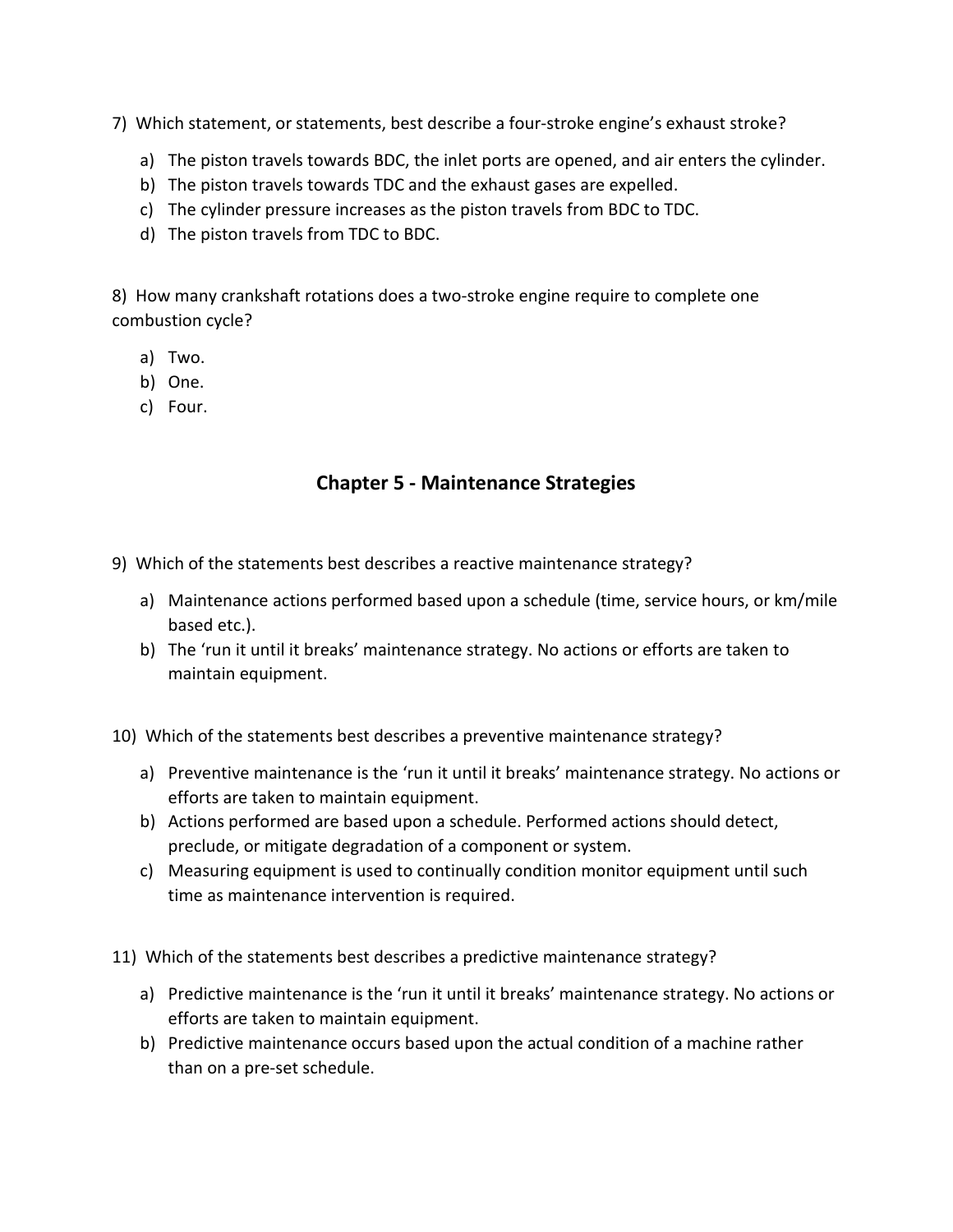- Which of the statements best describes <sup>a</sup> reliability centred maintenance (RCM) strategy? A maintenance stratements best describes a reliability centred maintenance (RCM) strategy?<br>A maintenance strategy used to determine the maintenance requirements of any asset
	- Which of the statements best describes a<br>a) A maintenance strategy used to detern<br>within a system, and its criticality. ich of the statements best describes a reliability centred maintenance (RCM) strategy?<br>A maintenance strategy used to determine the maintenance requirements of any asset<br>within a system, and its criticality.<br>Reliability ce Which of the statements best describes a reliability centred maintenance<br>a) A maintenance strategy used to determine the maintenance requirer<br>within a system, and its criticality.<br>b) Reliability centred maintenance (RCM) i ich of the statements best describes a reliability centred maintenance (RCM) strategy?<br>A maintenance strategy used to determine the maintenance requirements of any asset<br>within a system, and its criticality.<br>Reliability ce intenance strategy used to determine the maintenance requirements of any asset<br>n a system, and its criticality.<br>bility centred maintenance (RCM) is the 'run it until it breaks' maintenance<br>egy. No actions or efforts are ta A mainten
	- b) Reliability centred maintenance (RCM) is the 'run it until it breaks' maintenance strategy. No actions or efforts are taken to maintain equipment.
	- re (RCM) is the 'run it until it breaks' material are taken to maintain equipment.<br>**to continually condition monitor equiprodynamic**<br>**6 Thermodynamic Cycles**

Chapter 6 - Thermodynamic Cycles<br>
Chapter 6 - Thermodynamic Cycles<br>
Amonton's law describes the linear relationship between pressure and temperature when **Chapter 6 - Thermodynamic Cycles**<br>13) Amonton's law describes the linear relationship between pressure and temperature when<br>13) Amonton's law.<br>13) Amonton's law.



- a) At constant vol<br>vice versa. Temperature<br>At constant volume, an increase in temperature will cause an increase in pressure, and<br>At constant volume, an increase in temperature will cause a decrease in pressure, and **ponstant**<br>versa.<br>pnstant v<br>versa.
-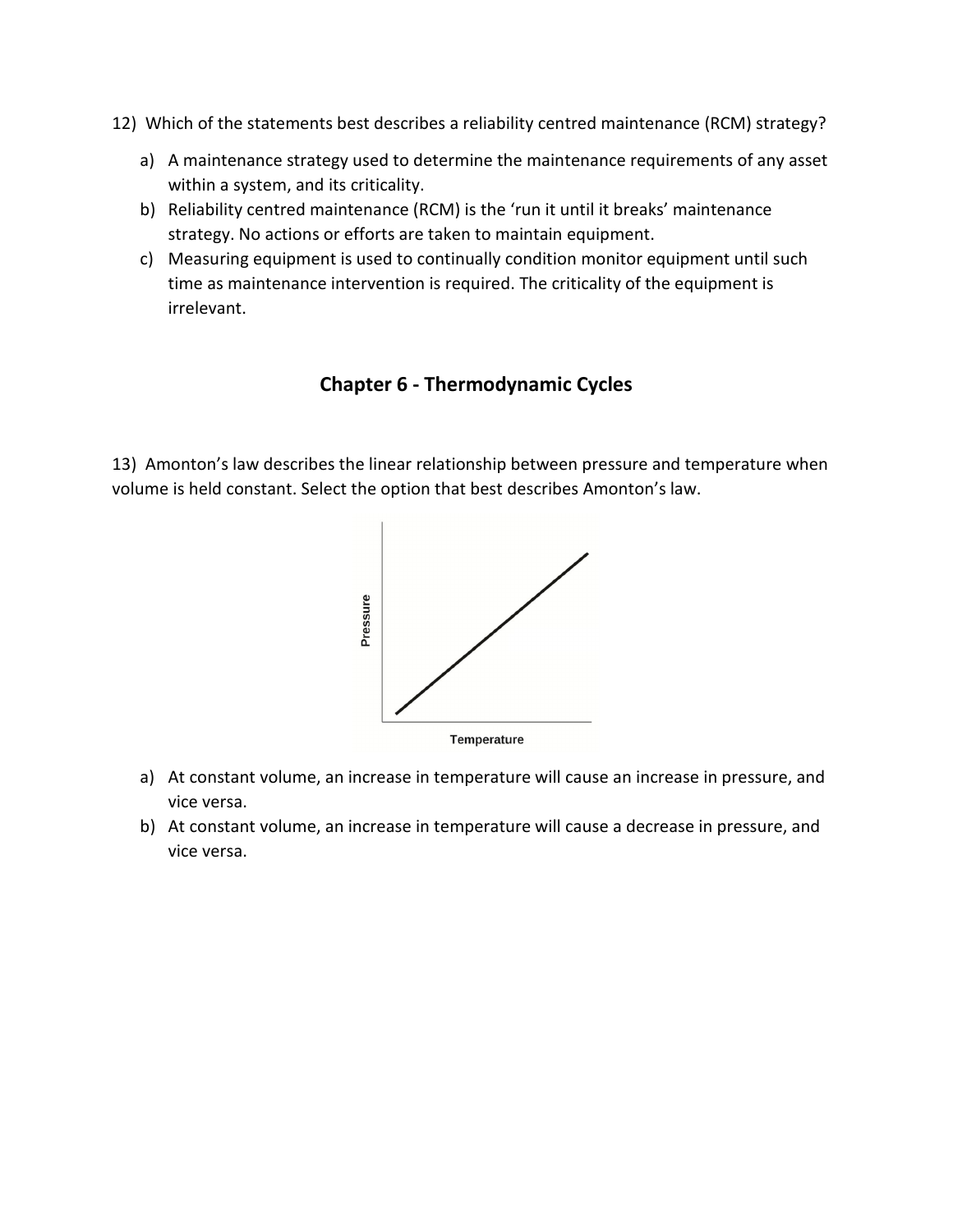Charlesí Law describes the relationship between volume and temperature when pressure is 14) Charles' Law describes the relationship between volume and temperature when pressure is held constant. Select the option that best describes Charles' law.



- a) At constant pre<br>vice versa. Temperature<br>At constant pressure, an increase in temperature will cause a decrease in volume, and<br>At constant pressure, an increase in temperature will cause an increase in volume, and onstant pre<br>versa.<br>onstant pre<br>versa.
- vice versa.<br>
wice versa.<br>
Which of the shown options are thermodynamic cycles (gas cycles)? There may be more

b) At constant pressure, an increase in te<br>vice versa.<br>15) Which of the shown options are thermoder<br>than one correct answer to this question. vice versa.<br>Which of the shown options are the<br>mone correct answer to this question<br>a) Otto Cvcle (petrol engines). Which of the shown options are thermodyn<br>I one correct answer to this question.<br>a) Otto Cycle (petrol engines).<br>b) Bryton Cycle (combustion turbines). Which of the shown options are the<br>in one correct answer to this question<br>a) Otto Cycle (petrol engines).<br>b) Bryton Cycle (combustion turbine<br>c) Diesel Cycle (diesel engines). Nich of the shown<br>The correct answer<br>Otto Cycle (petrol<br>Bryton Cycle (com<br>Diesel Cycle (diese<br>All these options.

- 
- 
- 
-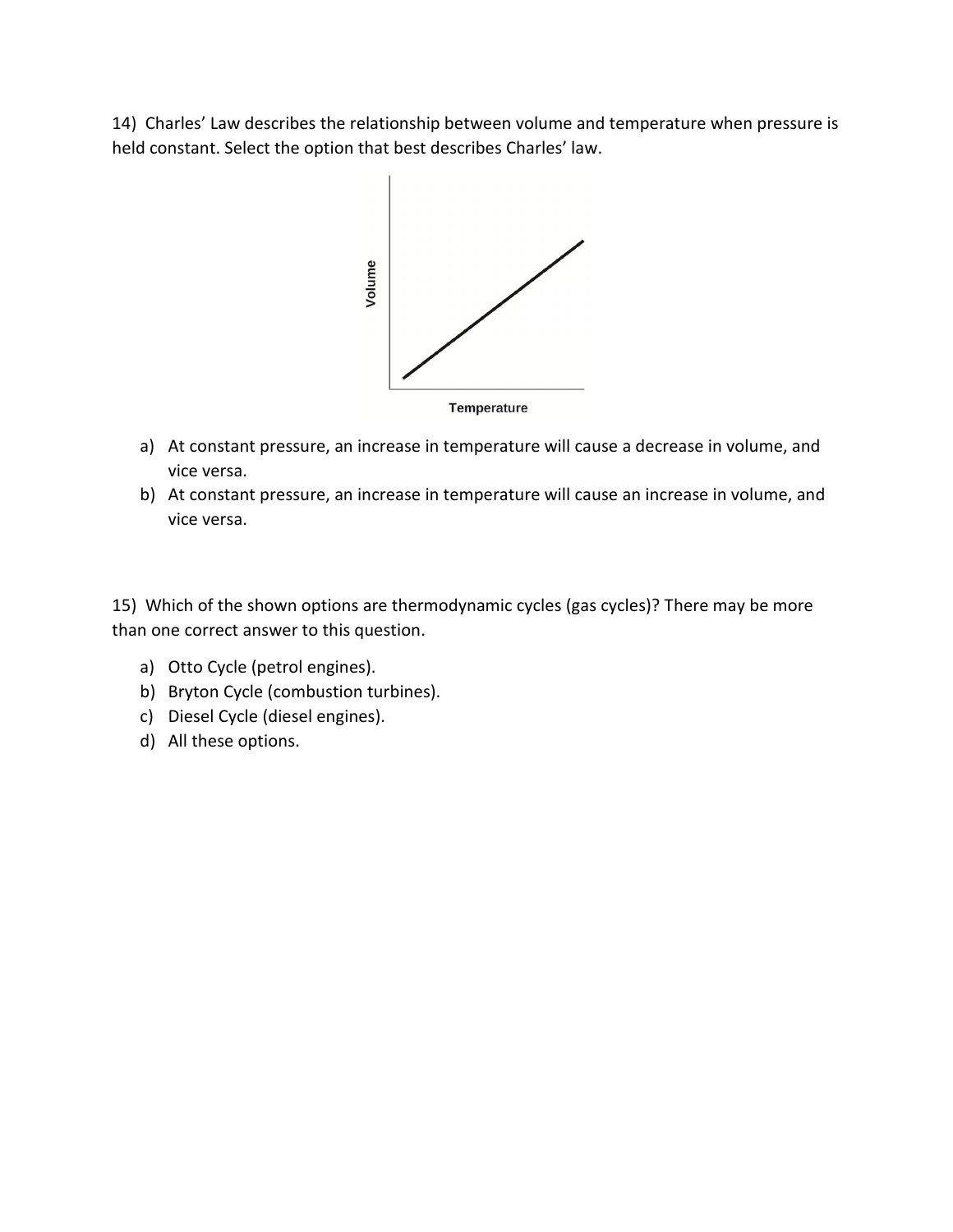# **<sup>7</sup> - Engine Protection**

- Chapter 7 Engine Protection<br>With reference to high crankcase pressure, which of the shown statements is true? **Chapter 7 - Engine Protection<br>High crankcase pressure, which of the shown statements is true?**<br>High crankcase pressure is often caused by blow-by (combustion gases passing the
	- **Chapter 7 Engine**<br>With reference to high crankcase pressure, whic<br>a) High crankcase pressure is often caused by bl<br>piston rings and entering the crankcase). With reference to high crankcase pressure, which of the shown statements is true?<br>
	a) High crankcase pressure is often caused by blow-by (combustion gases passing the<br>
	piston rings and entering the crankcase).<br>
	b) A high c a) High crankcase pressure is often caused by blow-by (combustion gases passing the piston rings and entering the crankcase). th reference to high cr<br>High crankcase pressu<br>piston rings and enter<br>A high crankcase pressu<br>High crankcase pressu<br>All these options. piston rings and entering the crankcase).<br>
	(a) A high crankcase pressure alarm is fitted to most medium to large sized diesel engines.<br>
	(b) High crankcase pressure often indicates that the engine is in poor condition.<br>
	(b)
	- b) A high crankcase pressure alarm is fitted to most medium to large sized diesel engines.
	- c) High crankcase pressure often indicates that the engine is in poor condition.
	-
- A high crankcase pressure alarm is fitted to most medium to large sized diesel engines.<br>High crankcase pressure often indicates that the engine is in poor condition.<br>All these options.<br>th reference to low lubrication oil p
	- c) High crankcase pressure often indicates that the engine<br>d) All these options.<br>With reference to low lubrication oil pressure, which of the<br>a) Low lubrication oil pressure, or a complete loss of oil pre<br>totally inoperabl All these options.<br>
	With reference to low lubrication oil pressure, which of the shown statements is true?<br>
	a) Low lubrication oil pressure, or a complete loss of oil pressure, can render an engine<br>
	totally inoperable with With reference to low lubrication oil pressure, which of the shown stateme<br>a) Low lubrication oil pressure, or a complete loss of oil pressure, can rend<br>totally inoperable within a very short space of time.<br>b) Loss of oil th reference to low lut<br>Low lubrication oil pre<br>totally inoperable with<br>Loss of oil pressure ca<br>A very low lubrication<br>All these options.
	- totally inoperable within a very short space of time.<br>b) Loss of oil pressure can result in the engine seizing (stopping) due to lack of lubrication.
	- c) A very low lubrication oil pressure event will shut down the engine.
	- d) All these options.

- A very low lubrication oil pressure event will shut down the engine.<br>All these options.<br>th reference to engine overspeed, which of the shown options are true?<br>An overspeed device will stop/isolate fuel to the engine if a p With reference to<br>a) An overspeed of<br>exceeded. a) An overspeed device will stop/isolate fuel to the engine if a pre-defined rpm setpoint is exceeded. With reference to en<br>a) An overspeed dev<br>exceeded.<br>b) An overspeed cor<br>catastrophic. th reference to engine overspeed, which of the shown options are true?<br>An overspeed device will stop/isolate fuel to the engine if a pre-defined rpm setpoint is<br>exceeded.<br>An overspeed condition is extremely dangerous becau
- a) An overspeed device will stop/isolate fuel to the engine if a pre-defined<br>exceeded.<br>b) An overspeed condition is extremely dangerous because engine failure<br>catastrophic.<br>c) Because diesel engines are not self-speed limi An overspeed device \<br>exceeded.<br>An overspeed conditic<br>catastrophic.<br>Because diesel engine<br>system, or sudden los:<br>All these options. b) An overspeed condition is extremely dangerous because engine failure is usually
- **emely dangerous because engine failur<br><b>t** self-speed limiting, a failure in the gover<br>, can cause the engine to overspeed.<br>**8 Engine Starting Circuits** system, or sudden loss of load, can cause the engine to overspeed.<br>
All these options.<br> **Chapter 8 - Engine Starting Circuits**<br>
Diesel engines can be started pneumatically, electrically, hydraulically or manually. How is a
- d) All these options.

All these options.<br> **Chapter {**<br>
esel engines can be started pne<br>
engine initially started? **Chapter 8 - Engine Starting Circuits**<br>Diesel engines can be started pneumatically, electrically, hydraulically or manually. How is a<br>lel engine initially started?<br>a) A force is applied to the engine so that the crankshaft **Fuel is injected Window Chapter 8 - Engine Starting Circuits**<br>Fuel engines can be started pneumatically, electrically, hydraulically or manually. How is a<br>A force is applied to the engine so that the crankshaft is rotatin Diesel engines can be statel engine initially started<br>a) A force is applied to t<br>b) Fuel is injected when<br>begins to rotate. sel engines can be<br>ngine initially star<br>A force is applied<br>Fuel is injected wl<br>begins to rotate.<br>All these options.

- 
- 
-